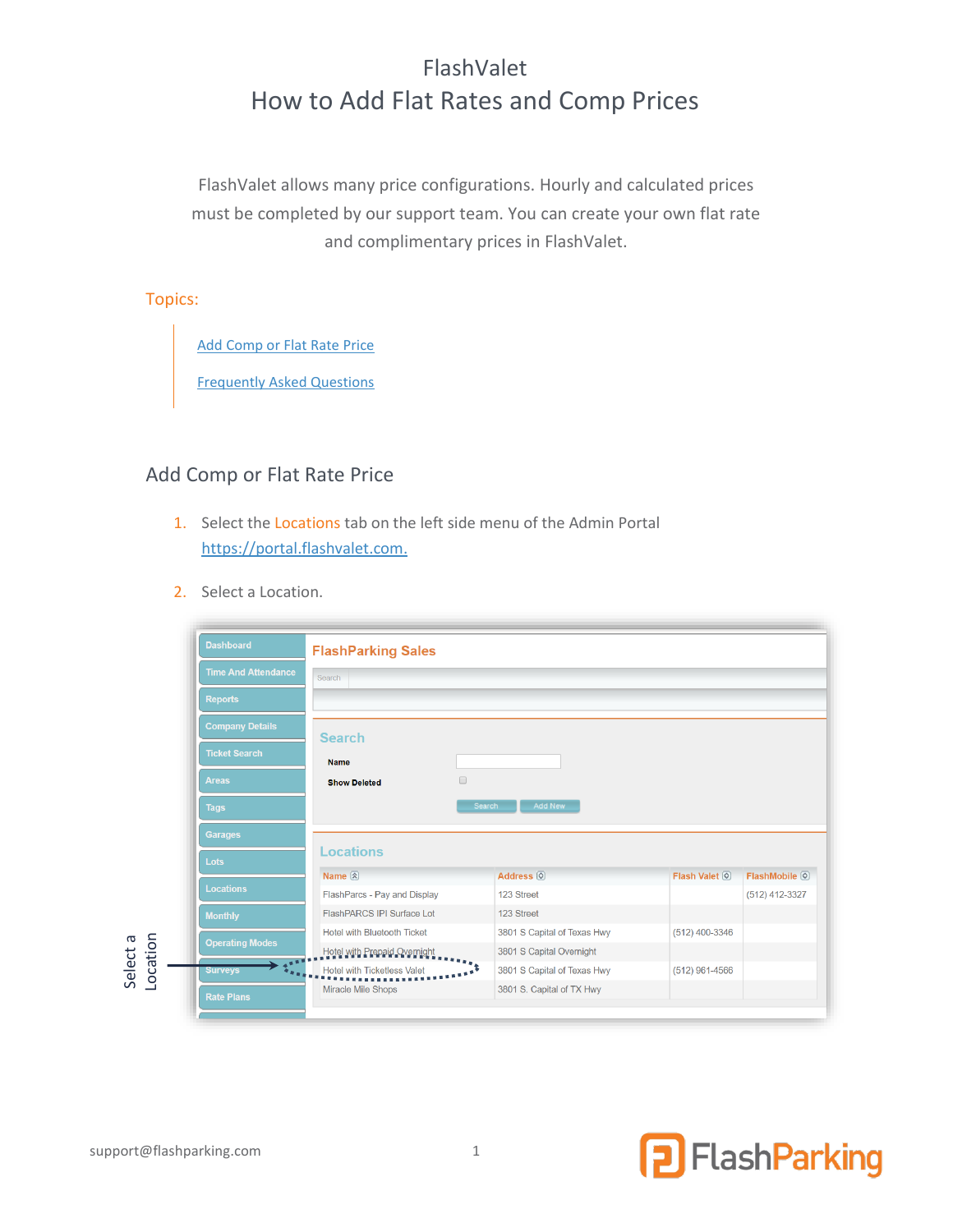| <b>Details</b><br>Search                                                                         | <b>Departments</b>      | Prices         | Rate Plans        | <b>Ticket Types</b>                   | *Standard Shifts        | <b>Shift Summaries</b> | <b>Kiosks</b> | <b>FlashPARCS</b>   | <b>Capacity Management</b> |
|--------------------------------------------------------------------------------------------------|-------------------------|----------------|-------------------|---------------------------------------|-------------------------|------------------------|---------------|---------------------|----------------------------|
| <b>Parking Areas</b>                                                                             | <b>Clean Up Tickets</b> | <b>Surveys</b> | <b>Validators</b> | <b>Validation Search</b>              | <b>Parking Accounts</b> | <b>Custom Labels</b>   |               | <b>Custom Texts</b> |                            |
| <b>Search</b>                                                                                    |                         |                |                   |                                       |                         |                        |               |                     |                            |
| <b>Show Deleted</b>                                                                              |                         | $\Box$         |                   |                                       |                         |                        |               |                     |                            |
|                                                                                                  |                         |                |                   |                                       |                         |                        |               |                     |                            |
|                                                                                                  |                         | <b>Search</b>  |                   | <b>Add New</b>                        |                         |                        |               |                     |                            |
|                                                                                                  |                         |                |                   |                                       |                         |                        |               |                     |                            |
|                                                                                                  |                         |                |                   |                                       |                         |                        |               |                     |                            |
|                                                                                                  |                         |                |                   |                                       |                         |                        |               |                     |                            |
|                                                                                                  |                         |                |                   | Use Room Number Show Checkout Monthly |                         | <b>Resident</b>        |               | <b>FlashMobile</b>  | <b>FlashPARCS</b>          |
|                                                                                                  |                         |                |                   | ✓                                     | ✔                       |                        |               |                     |                            |
| <b>Ticket Types</b><br><b>Name</b><br><b>Monthly</b><br>Overnight<br><b>Ticketless Overnight</b> |                         |                | ✓                 | ✓                                     |                         |                        |               |                     |                            |

3. Click the Ticket Types tab at top menu and select the Ticket Type name to assign price.

## 4. Scroll down to list of current linked prices and select Add New.

| <b>Linked FlashValet Prices</b>                                                                                                    |                                      |  |  |                                                                 |              |   |  |  |
|------------------------------------------------------------------------------------------------------------------------------------|--------------------------------------|--|--|-----------------------------------------------------------------|--------------|---|--|--|
|                                                                                                                                    | Make Automatic<br>Default Late Price |  |  |                                                                 |              |   |  |  |
| <b>Name</b>                                                                                                                        | <b>Selected</b>                      |  |  | Requires PIN Requires Name Requires Number Requires Note Hidden |              |   |  |  |
| <b>Transient</b>                                                                                                                   | ✔                                    |  |  |                                                                 |              |   |  |  |
| 1.00 billback                                                                                                                      |                                      |  |  |                                                                 |              |   |  |  |
| <b>Concert in the Park</b>                                                                                                         |                                      |  |  |                                                                 |              |   |  |  |
| <b>Full Validation</b>                                                                                                             |                                      |  |  |                                                                 | $\checkmark$ |   |  |  |
| <b>Event Pricing</b>                                                                                                               |                                      |  |  |                                                                 |              |   |  |  |
| $$5$ off                                                                                                                           |                                      |  |  |                                                                 |              | ✔ |  |  |
| <b>One-Hour Validation</b>                                                                                                         |                                      |  |  |                                                                 |              | ✓ |  |  |
| <b>Add Ticket Type Price</b><br>Click "Add" to use an existing FlashValet price. Click "Add New" to create a new FlashValet price. | Add                                  |  |  |                                                                 |              |   |  |  |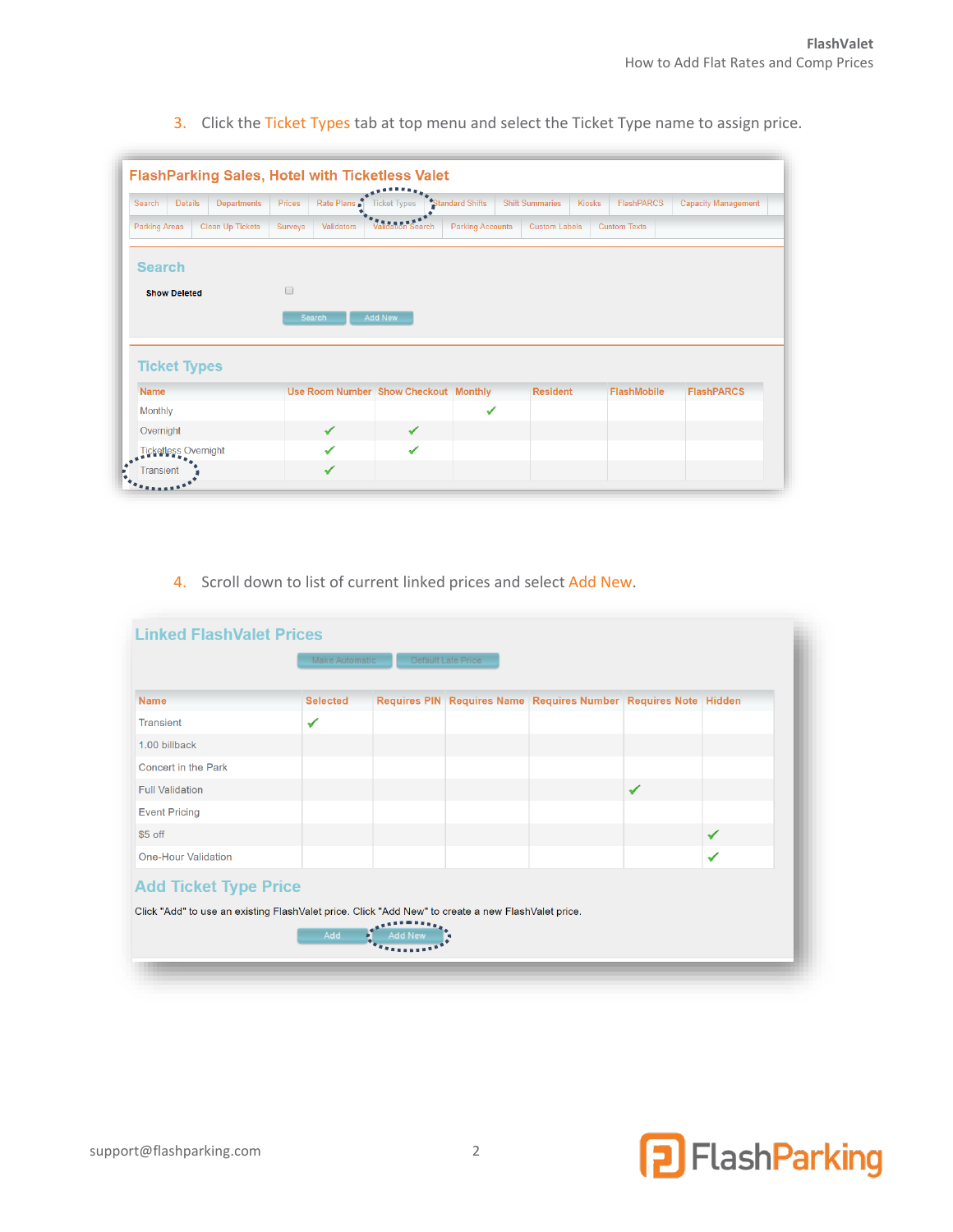5. Enter a price name, amount and select Save.

|                        | required field          |                                      |
|------------------------|-------------------------|--------------------------------------|
| <b>Price Name</b>      | $\star$                 |                                      |
| <b>Amount</b>          | $\star$<br>\$0.00       | Select Full Price to set price as an |
| <b>Full Price</b>      | ▼                       | Electronic Validation price option.  |
| <b>Discount Type</b>   | $\overline{\mathbf{v}}$ |                                      |
| <b>Valid From</b>      | $\circ$<br>圃            |                                      |
| <b>Valid To</b>        | $\circ$<br>圃            |                                      |
| <b>Do Not Validate</b> |                         | Check Selected to set as the         |
| <b>Selected</b>        |                         | Default price for ticket type.       |
|                        | Save<br>Cancel          |                                      |

6. In the app, go to Control > Load Portal Changes to see the new price(s).